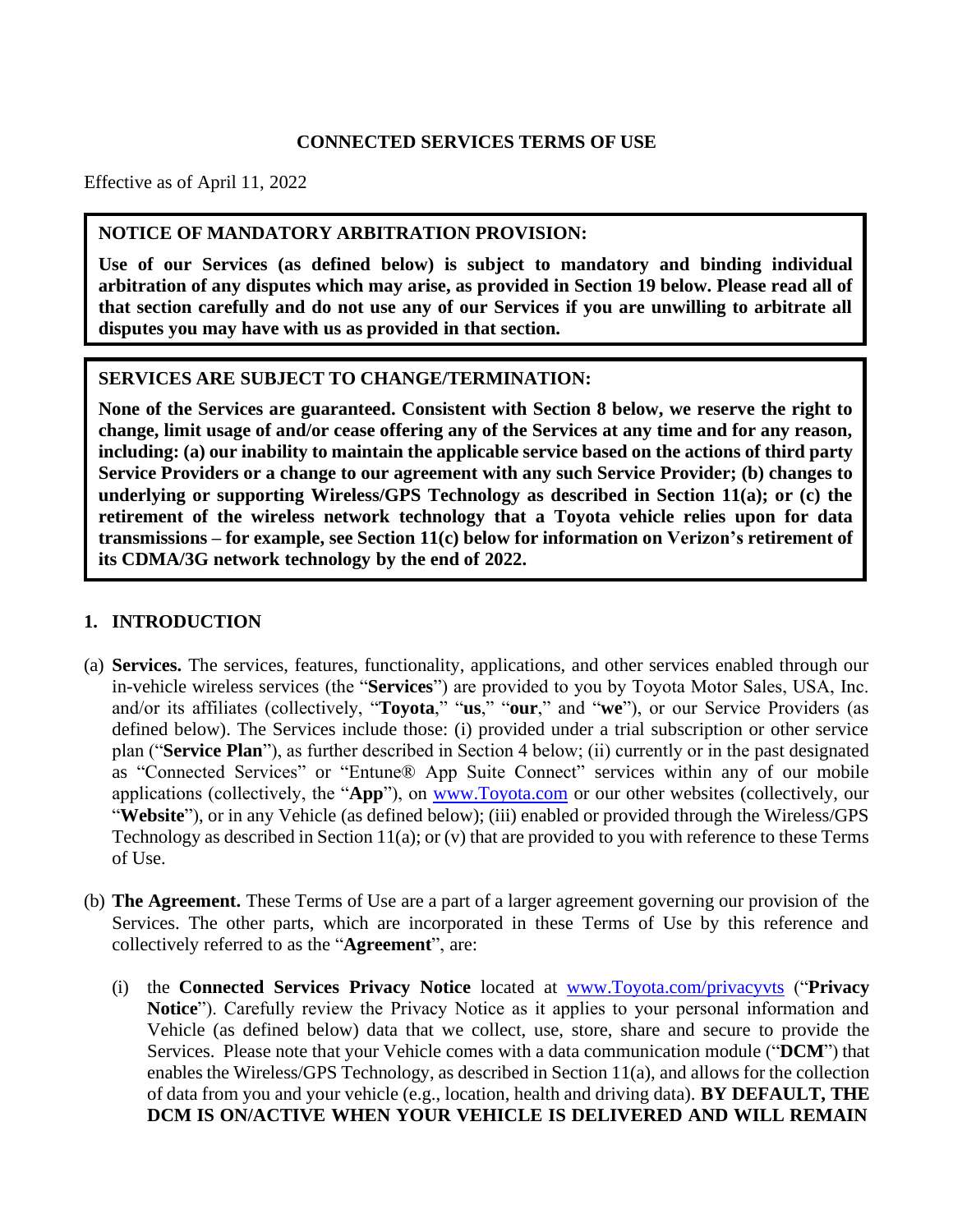## **ON/ACTIVE (AND CONTINUE TO COLLECT DATA FROM YOU AND YOUR VEHICLE) UNTIL YOU CONTACT US AND REQUEST THAT IT BE DEACTIVATED**.

- (ii) the **Vehicle Software End User License Agreement** located in the Agreement section at [www.Toyota.com/privacyvts](http://www.toyota.com/privacyvts) ("**EULA**"); and
- (iii) any **Additional Terms** pursuant to Section 10(a) below.

We may modify the Agreement, in whole or in part, from time-to-time. Changes to these Terms of Use and/or the EULA will be made via posting updated versions in the "Agreement" section of [www.Toyota.com/privacyvts, w](http://www.toyota.com/privacyvts)hile changes to the Privacy Notice will be made as set forth in the Privacy Notice.

- (c) **You/Your; Vehicles.** As used in the Agreement, "**you**" and "**your**" means any person or entity that has purchased or leased a vehicle equipped with Connected Services ("**Vehicle**"), activates Connected Services, and/or or uses a Vehicle or any Connected Services (e.g., driver, passenger, or other occupant). As an owner, lessee and/or driver of a Vehicle, you agree to make each passenger and other occupant is aware of the obligations, restrictions and limitations set forth in this Agreement**.**
- (d) **ACCEPTANCE OF AGREEMENT.** PLEASE READ THESE TERMS OF USE AND ALL OTHER PARTS OF THE AGREEMENT CAREFULLY. BY ACTIVATING THE SERVICES AS DESCRIBED IN SECTION 3(A) BELOW AND/OR USING THE SERVICES, YOU ACCEPT AND AGREE TO COMPLY WITH THESE TERMS OF USE. **IF YOU DO NOT FULLY THESE TERMS OF USE OR ANY OTHER PART OF THE AGREEMENT, STOP USING THE VEHICLE AND SERVICES AND CONTACT US IMMEDIATELY**.
- (e) **Contact Us.** For questions or concerns regarding the Connected Services, this Agreement or any can contact us as follows regarding the Connected Services or the Agreement:
	- **Phone:** 800-331-4331
	- **Mail:** Toyota Motor Sales, U.S.A., Inc., P.O. Box 259001, Plano, TX 75025-9001
	- Other: Any of the other methods provided at <u>[www.toyota.com/support/contact-us/](http://www.toyota.com/support/contact-us/)</u>

# **2. SERVICE REQUIREMENTS; SERVICE PROVIDERS; LIMITATIONS; APP**

- (a) To obtain Services: (i) your Vehicle must contain a factory installed telematics system (the "**System**") – see Section 11(a) for more details; (ii) your Vehicle must include the software installed by or on behalf of Toyota with all updates made available to you by Toyota (whether such update installed by you, Toyota or a dealer) (collectively, the "**Software**") – for more details, see the EULA referenced in Section 1(b) above; (iii) the DCM must be on/active and properly functioning; and (iv) you must have an active Service Plan as provided under Section 3(b) below.
- (b) The Software in the Vehicle not only enables certain Vehicle functions, but your access to and the ability to use Services provided by Toyota, its licensors and/or third parties identified by Toyota and/or its licensors (collectively, "**Service Providers**"). As used in this Agreement, Service Providers include third parties (whether or not identified) who provide any service, equipment, or facilities in connection with the System or Services, such as wireless service providers, underlying wireless carriers (each, an "**Underlying Wireless Carrier**"), suppliers, licensors, content providers, public safety answering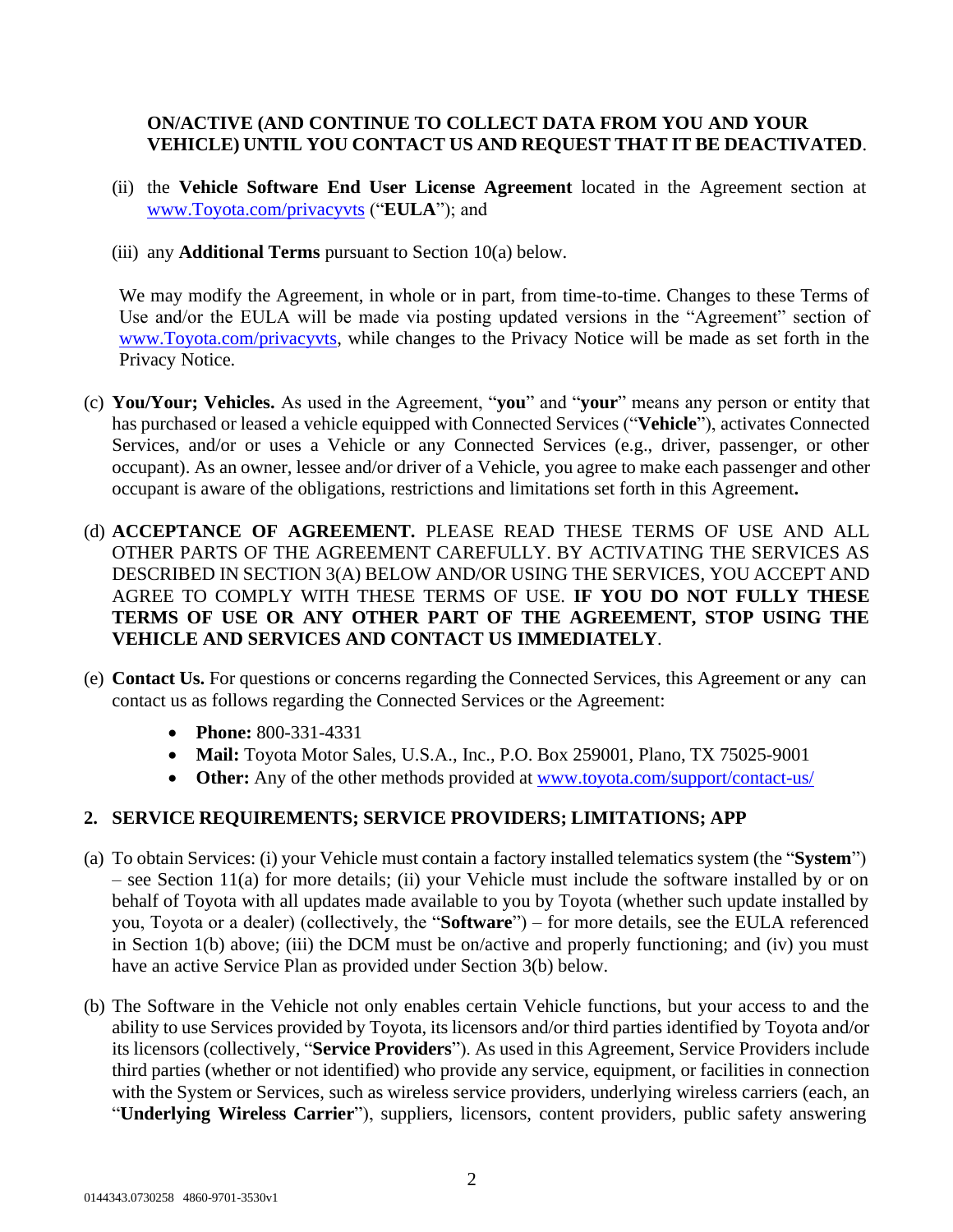points, emergency responders and similar providers (e.g., police, fire, and ambulance), towing companies, distributors, and dealers.

- (c) The Services may not work if: (i) the System or Software has been modified or tampered with, or with devices plugged into the vehicle electrical system or diagnostic port; (ii) the Vehicle is not compliant with government regulations and law; (iii) the System is damaged in a way that restricts Services, wireless communication, or GPS signals; or (iv) for any of the other reasons specified in the Agreement. Further, the Services may fail, or be delayed, due to acts of nature, or forces or causes beyond our reasonable control, including but not limited to weather conditions and the results thereof, public utility failure, acts of war, government actions, terrorism, civil disturbances, wireless network congestion or system failures including internet, computer, telecommunication, or other system failures.
- (d) **App.** Some of the Services are enabled or supported through our App. You acknowledge and agree that the availability of these Services and our App is dependent on the third-party from whom you downloaded the App – e.g., the Apple iTunes, Google Play, or such other application store compatible with your wireless device (each, an "**App Store**"). You further acknowledge and agree: (i) these Terms of Use are between you and us and not with the App Store; (ii) the App Store is not responsible for: (A) the App, Services or Service Content (as defined below); (B) any maintenance, support services, and warranty App, Services or Service Content; or (C) addressing any claims relating to App, Services or Service Content (e.g., product liability, legal compliance or intellectual property infringement); (iii) you will pay the fees (if any) charged by the App Store in connection App; (iv) to comply with, and that your license to use the App is conditioned upon your compliance with, all applicable App Store terms and conditions; and (v) the App Store (and its subsidiaries) are intended third-party beneficiaries of these Terms of Use and have the right to enforce them directly against you.

## **3. SERVICES ACTIVATION; SERVICE PLANS**

- (a) You accept the Agreement and your Services activate when you (**or any other individual using, occupying or having access to the account for the Vehicle**) do any one or more of the following: (i) signify acceptance of these Terms of Use or any other part of the Agreement, including via ink signature, electronic signature (including clicking through, checking a box or otherwise accepting any part of the Agreement via our Website or App); (ii) activate any of the Services via a dealership, a telephone or online agent, our App or Website; (iii) use or accept the benefits of any of the Services; (iv) use a Vehicle, unless the DCM and all of the Services to the Vehicle have been previously deactivated.
- (b) Certain new Vehicles come with a trial subscription Service Plan to all or some Services. For all other Vehicles, you can obtain the Services by subscribing to an available Service Plan via the App or Website, by contacting us or through other options we may make available to you from time-to-time. You may terminate your Service Plan (whether during a trial or otherwise) as provided in Section 7 below. We may terminate your Service Plan or any of the Services at any time as provided in Section 8 below.

# **4. PAYMENT FOR YOUR SERVICES**

(a) **Trial Subscriptions.** If converting your trial subscription to a paid Service Plan, you are responsible to pay for your Services by credit card, debit card, or automated clearinghouse ("**ACH**") transaction.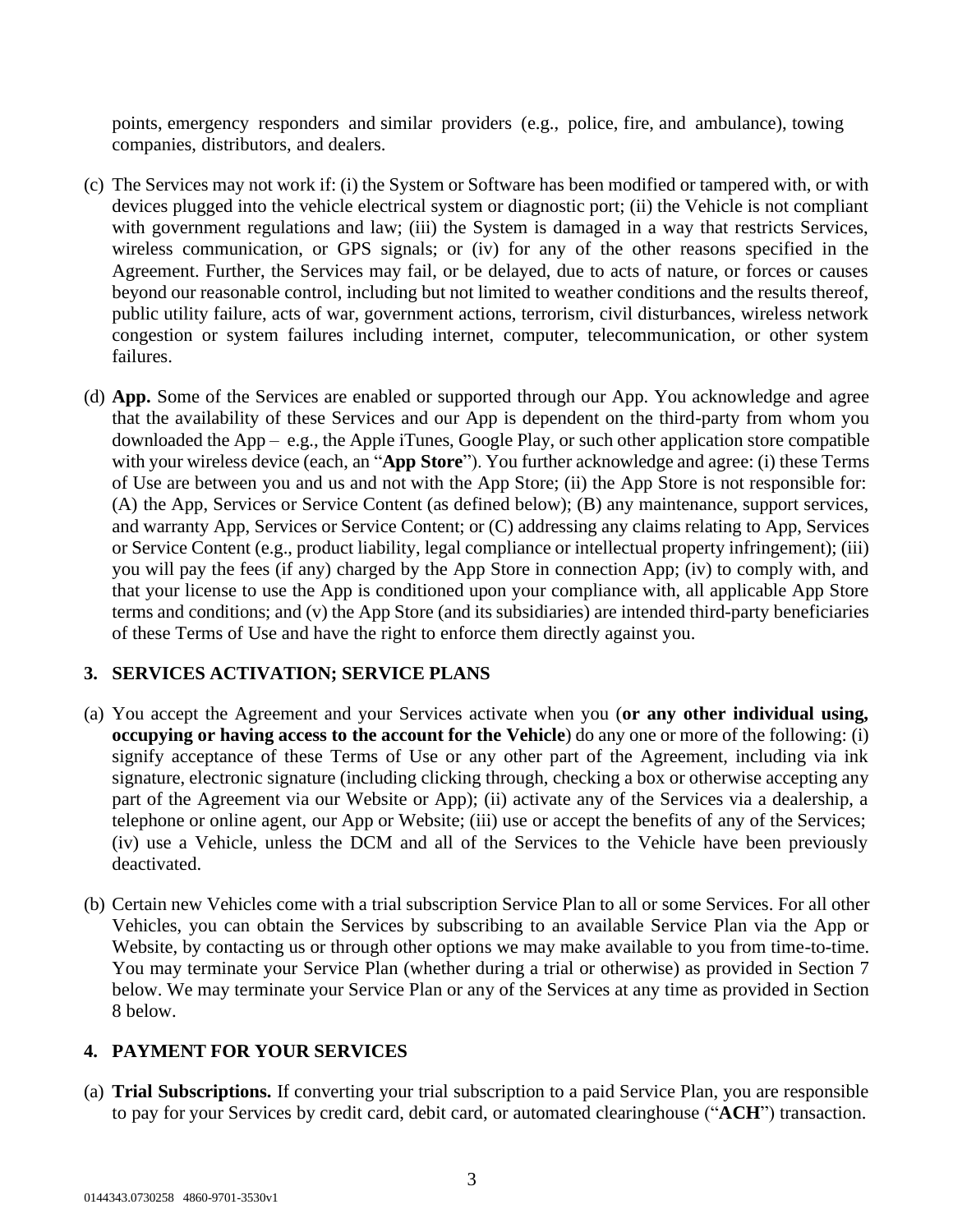In certain instances, as a condition to receiving a free trial subscription Service Plan, we may require you to provide a valid credit or debit card account during enrollment or activation. In such instances upon expiration of the applicable trial subscription for your Service Plan, if we have a valid form of payment on file for you, we may automatically charge your account for the applicable service fees according to the payment schedule associated with your Service Plan and payment is due in advance unless you or we have previously cancelled/terminated the Service Plan. To cancel or terminate a trial subscription, please call us at (800) 331-4331.

- (b) **Automatic Renewal Conditions – Annual.** If you provide your credit or debit card number and you choose to subscribe to a Service Plan with the annual payment option ("**Annual Plan**"), you authorize us to automatically renew the Service Plan for successive one-year periods on each Renewal Date for your Annual Plan by charging the then current annual subscription fee to your account unless you cancel your subscription prior to the applicable Renewal Date by calling us at (800) 331-4331.
- (c) **Automatic Renewal Conditions – Monthly.** If you provide your credit or debit card number and you choose to subscribe to a Service Plan with the monthly payment option ("**Monthly Plan**"), you authorize us to automatically renew the Service Plan for successive one-month periods on each Renewal Date for your Monthly Plan by charging the then current monthly subscription fee to your account unless you cancel your subscription prior to the applicable Renewal Date by calling us at (800) 331-4331.

#### (d) **Renewal Dates.** Depending on your Service Plan, the "**Renewal Date**" is:

- (i) *Annual Plans*: typically, the date that is one (1) year after the date when your Annual Plan subscription began and the corresponding date for each successive year thereafter; and
- (ii) *Monthly Plans*: depending on your Vehicle, your renewal date will be either: (A) the date each month that is one month after the date when your monthly subscription began; or (B) the first of each month. If your Renewal Date is the first of each month, and your paid subscription enrollment date occurs on the 29th, 30th or 31st of a month, your first bill will pro-rate to the beginning of the next month (1-3 days later) and then your subscription will renew on the 1st of every month thereafter. You may determine which option applies to your Vehicle by calling us at (800) 331- 4331.

Please note that the annual or monthly authorization you provide to charge the subscription fee will remain in effect until your Service Plan is cancelled or terminated. Upon cancellation of your Service Plan (see Section 7 below), the refund policy set forth in Section 9 below will apply.

## **5. TAXES AND OTHER CHARGES**

- (a) You agree that you are solely responsible for and will pay all taxes, fees and surcharges set by the government and charged to you by us ("**Taxes**"). The amount of Taxes is subject to change without notice. Taxes are not included in but are added to the cost of your Service Plan. However, for the period of any free trial subscription to a Service Plan, we do not charge you for Taxes.
- (b) You are responsible for directly paying Service Providers and others any fees or charges incurred for services furnished by such providers (emergency medical services, towing fees, etc.) except to the extent the fees or charges are expressly covered under your Service Plan.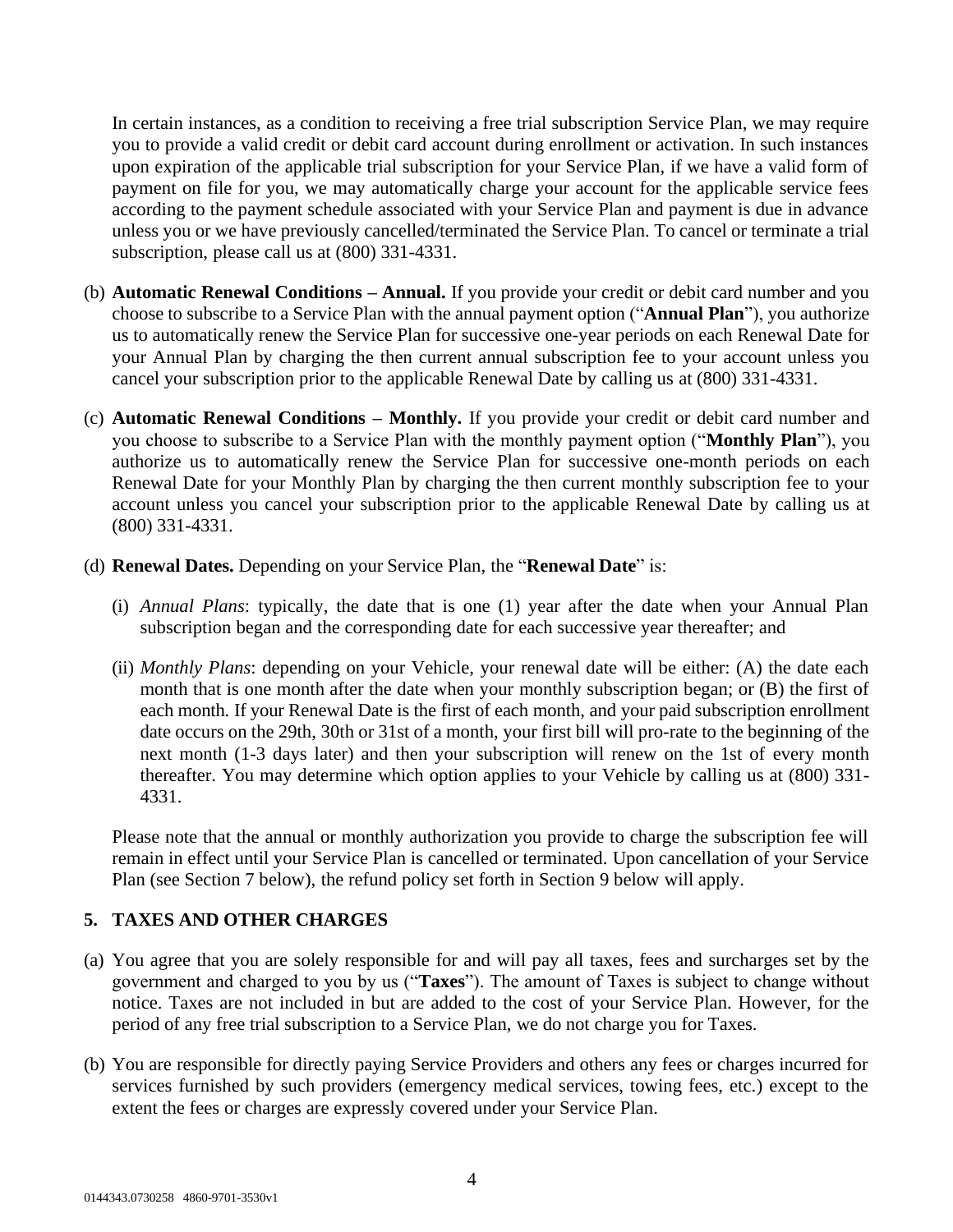## **6. PAYMENT DISPUTES**

The price of your Service Plan may change over time. On the expiration date of your Service Plan, unless we allow otherwise, your Service Plan charge will reflect the rates then in effect for the applicable Services. Except as prohibited by law, if you object to any fees or charges for Services billed by or through us, you must tell us in writing within 30 days of the date of the invoice or other billing notice. If you fail to object within that time period, YOU WAIVE THE DISPUTE.

## **7. YOUR RIGHT TO CANCEL; NO TRANSFERS**

- (a) **Cancellation**. You can cancel your trial subscription or paid Service Plan by calling us at (800) 331-4331 and telling a customer care agent you want to cancel your Service Plan. If you request cancellation of your Service Plan, the effective date of the cancellation (the "**Deactivation Date**") will depend on your Service Plan and the technology in your Vehicle. Generally:
	- (i) *Annual Plans*: the Deactivation Date will be on or about the day you request cancellation.
	- (ii) *Monthly Plans*: the Deactivation Date will be either the last day of your monthly subscription period (i.e., the day prior to your Renewal Date) or, for certain Vehicles with legacy technology ("**Legacy Tech Vehicles**"), within forty-eight (48) hours of your cancellation request unless you request a future cancellation date. As noted in our refund policy in Section 9 below, we do not issue refunds upon early cancellation of Monthly Plans. As such, if you have a Legacy Tech Vehicle and wish to ensure that you receive Services through the entirety of your then-current Monthly Plan, discuss options with the customer care agent (which may include future dating cancellation to the day prior to your Renewal Date).
	- *(iii)Legacy Multi-Year Plans:* though we no longer offer new multi-year Service Plans ("**Multi-Year Plans**"), if you have a legacy Multi-Year Plan, the Deactivation Date will be on or about the day you request cancellation.
- (b) **DCM**. If you cancel your Service Plan, we have the right (but, unless you ask us to, not the obligation) to turn off your DCM as of the effective date of cancellation. Once your DCM is turned off, the Vehicle will not send any data to Toyota. Depending on the connectivity to your Vehicle, your DCM may deactivate immediately, or it may take up to several days.
- (c) **No Transfers.** You cannot transfer your Service Plan to another Vehicle. If you sell your Vehicle or terminate your lease during the term of the Service Plan, you must cancel your Service Plan by contacting us at (800) 331-4331. You remain responsible for all charges for your Service Plan until you cancel the Service Plan (even if you no longer own, lease, or otherwise have access to the Vehicle). The new owner of the Vehicle cannot assume or take over your Service Plan. We reserve the right to cancel your Service Plan once notified of the sale of your Vehicle, by you, a person authorized to act on your behalf, a dealer, or new owner.

## **8. OUR RIGHT TO CANCEL OR SUSPEND SERVICES**

(a) **Without Cause.** Neither the Service Plan nor Services are guaranteed to be available at all times. We may terminate your Service Plan or any the Services for any reason, including the elimination of the type of Service Plan you have, our inability to maintain any of the Services, the termination of an agreement with a Service Provider, etc. If we terminate your Service Plan or any of the Services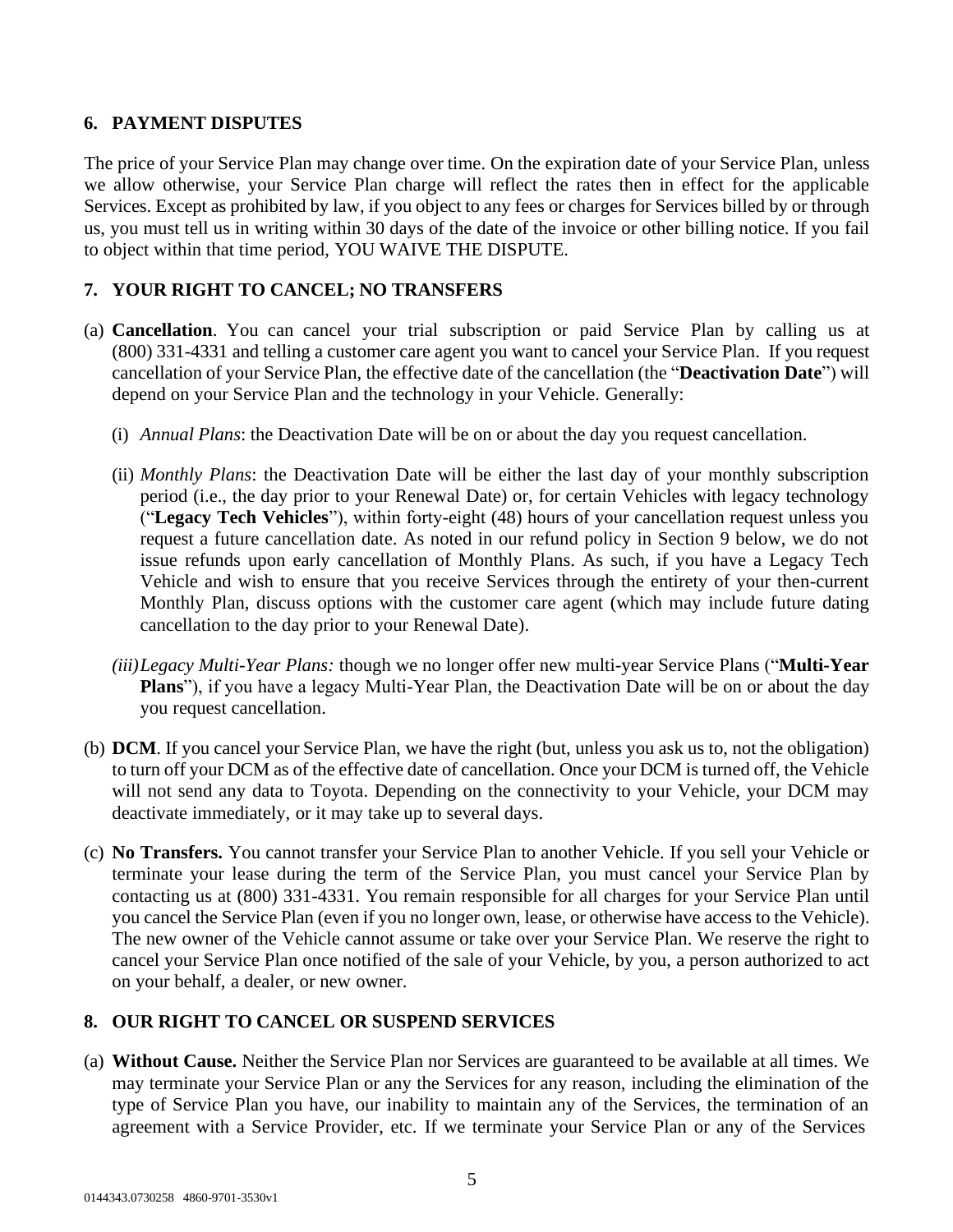without cause (due to no fault on your part), we will give you notice 30 days prior to the effective date of termination. This means that we can decide to cease providing some or all of the Services to you at any time and for any reason, even for reasons unrelated to you or your account with us. In such a case, the refund policy in Section 9 below will apply.

- (b) **With Cause.** We may terminate your Service Plan or, or any or all of the Services, without prior notice to you for any good cause. This means, for example, we can terminate your Service immediately if you breach any part of this Agreement, do not pay amounts that are due to us or one of our Service Providers, interfere with our efforts to provide Services, interfere with our business or if you use the Services for illegal or improper purposes. In such case, you will not have any right to have your Services reactivated, even if you cure any of these problems. We may, in our sole discretion, allow reactivation of your Service Plan and/or all of some of the Services
- (c) **Suspensions.** We may temporarily suspend your Service Plan, or any or all of the Services, for any reason (scheduled maintenance, security threats, software errors, disputes with Service Providers, etc.), including any of the reasons permitting termination under by Section 8(a) or Section 8(b) above. In these instances, we will use commercially reasonable efforts to notify you of the reason and anticipated duration of the suspension.

#### **9. REFUNDS TO YOU**

If you have a paid Service Plan (e.g., not a trial subscription) and it is terminated by either Toyota or you, the following refund policy applies:

- (a) **Annual Plans.** we will refund (typically, on a *pro rata* basis) the applicable account holder any amounts paid in advance that covers the period of time after Service Plan and/or Services actually terminates (a "**Pro Rata Refund**").
- (b) **Monthly Plans.** If you have a Monthly Plan, we will not issue you a refund. Your Service Plan subscription will, however, continue to be active through the end of your then current subscription month (as noted in Section 7 above, you must request a future cancellation date if you have a Legacy Tech Vehicles).
- (c) **Multi-Year Plans.** If you have a legacy Multi-Year Plan, we will issue a Pro Rata Refund.
- (d) **Refunds.** Except as provided below, if: (i) you have provided us with your credit or debit card number, we will credit the amount of your refund to the card account you originally used to purchase the Service Plan; or (ii) there is no valid credit/debit card number on file, the card number on file for your account is different from the card against which the purchase was originally made or you paid using ACH, we will send you a check via U.S. mail to the address we have on file for you in the amount to be refunded.
- (e) **Exceptions.** You are not entitled to, and we will not issue, any refund if we terminate or suspend the Service Plan, or any or all of the Services, for cause (see Section 8(b) above) or for any other breach of this Agreement by you.

## **10. ADDITIONAL TERMS; MODIFICATION TO TERMS OR SERVICES**

(a) **Additional Terms.** We reserve the right to provide you with operating rules or additional terms that may govern your use of our Services generally, unique aspects of our Services, or both ("**Additional**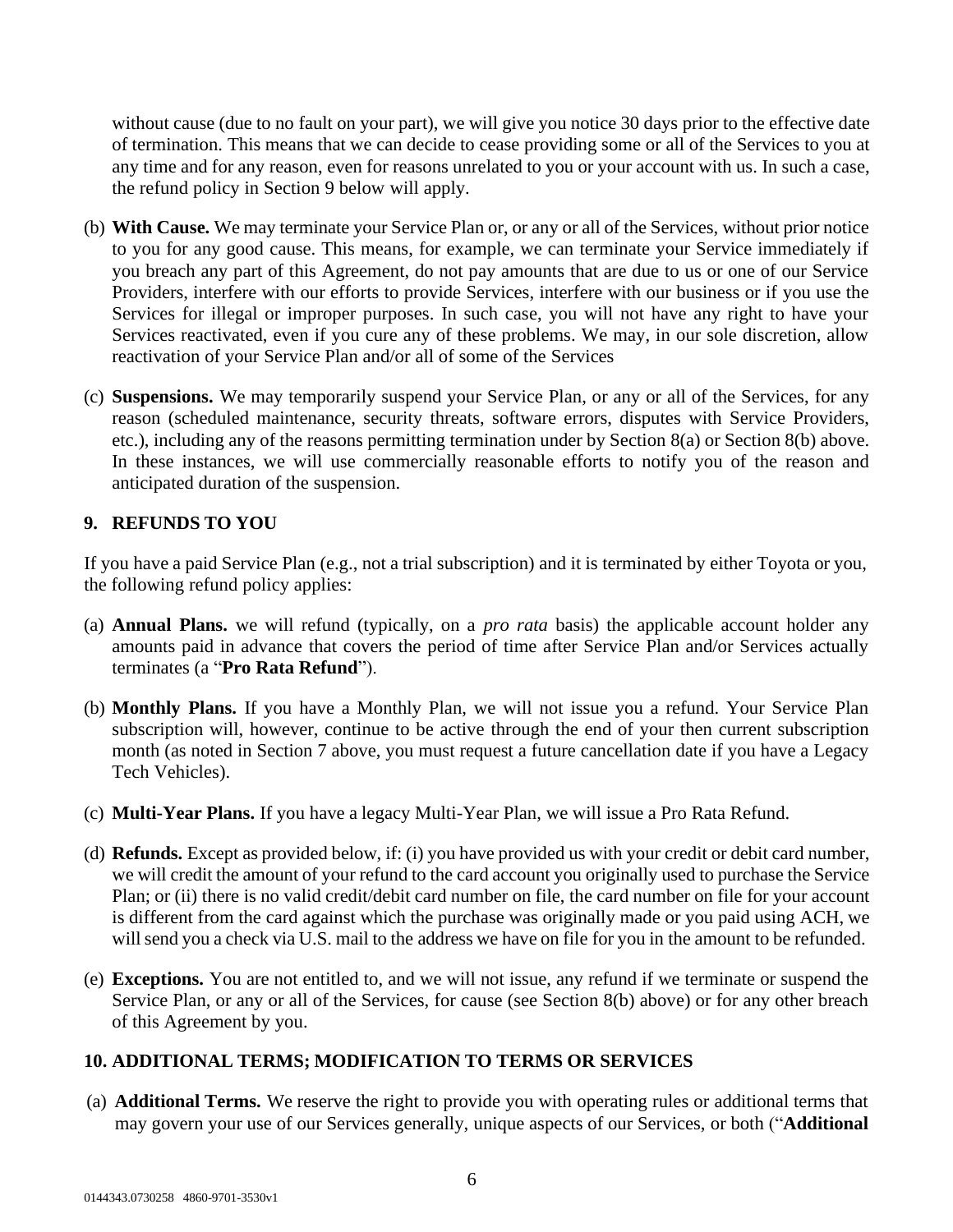**Terms**"). For purposes of these Terms of Use, Additional Terms are defined to include any terms set forth in the vehicle's Owner's Manual and similar documents, as well as any specific terms for the Services posted in the Agreement section of [www.Toyota.com/privacyvts/.](http://www.toyota.com/privacyvts/) To the extent any Additional Terms conflict with these Terms of Use or other parts of the Agreement, the Additional Terms will control.

- (b) **Modification to Terms of Use/Services.** We reserve the right in our sole discretion and at any time and for any reason, to amend, change or modify these Terms of Use. We also reserve the right in our sole discretion and at any time and for any reason, to amend, change or modify or discontinue any aspect or feature of our Services. This includes Services provided directly by us, as well as Services provided or supported by Service Providers (such as third party applications available via the App or the multimedia equipment in the Vehicle). The notice we provide you of such changes will vary based on the nature of the change. For instance, we will notify you of changes to the Terms of Use, by posting a revised version in the App, in the Agreement section of [www.Toyota.com/privacyvts/,](http://www.toyota.com/privacyvts/) and/or in other relevant parts of the Website. For changes to the Services, and certain changes to the Terms of Use (such as changes we believe materially affect your rights under this Agreement), we will provide you notice via email or other written notice, through the App and/or through the multimedia equipment in the Vehicle. The effective date of the applicable change will be as set forth, as applicable, in the revised Terms of Use or the other notice we provide you. IF YOU DO NOT AGREE WITH ANY SUCH CHANGE, YOUR SOLE RECOURSE IS TO CANCEL YOUR SERVICE PLAN AND THE SERVICE. Your continued access or use of the Services after our notice indicates your acceptance of the change(s).
- (c) YOU UNEQUIVOCALLY ACKNOWLEDGE AND AGREE THAT: (I) THE AVAILABILITY OF SERVICES WILL VARY ON A NUMBER OF FACTORS BOTH WITHIN AND OUTSIDE OF OUR CONTROL; AND (II) YOU ARE NOT RELYING ON THE AVAILABILITY OF ANY OR ALL OF THE SERVICES IN CONNECTION WITH YOUR PURCHASE, LEASE OR OTHER USE OF THE VEHICLE.

## **11. WIRELESS/GPS TECHNOLOGY; SERVICE AVAILABILITY**

- (a) **Wireless/GPS Technology.** The System use digital wireless telecommunications technology and GPS technology to enable to the Services and Software via third party wireless networks, satellites, and related infrastructure (collectively, "**Wireless/GPS Technology**"). The Wireless/GPS Technology is outside of our control, has changed over time and will continue to do so. These changes can result in the obsolescence of all or some of the Wireless/GPS Technology related to the Vehicle. Changes to the Wireless/GPS Technology incorporated in your Vehicle can result in our inability to provide the Services. For instance, as noted in Section 11(b) below, changes to the underlying technology of a wireless network can result in the cancellation of Services. Generally, if changes occur to the Wireless/GPS Technology used by the System, we will notify you of the effective date of cancellation and any applicable changes as provided in Section 10(b) above.
- (b) **Service Availability.** The specific Wireless/GPS Technology included will vary depending on the Vehicle make and model year. Accordingly, not all Services are available on all Vehicles or in all geographic locations. For information on Services available in a Vehicle, please review your Vehicle's owner's manual, visit our Website, or consult your dealership. Also, note that Services for Vehicles may be limited, or not work, outside of the continental United States, Alaska, and Hawaii. Services may not be renewed if the Vehicle has left the continental United States, Alaska, or Hawaii.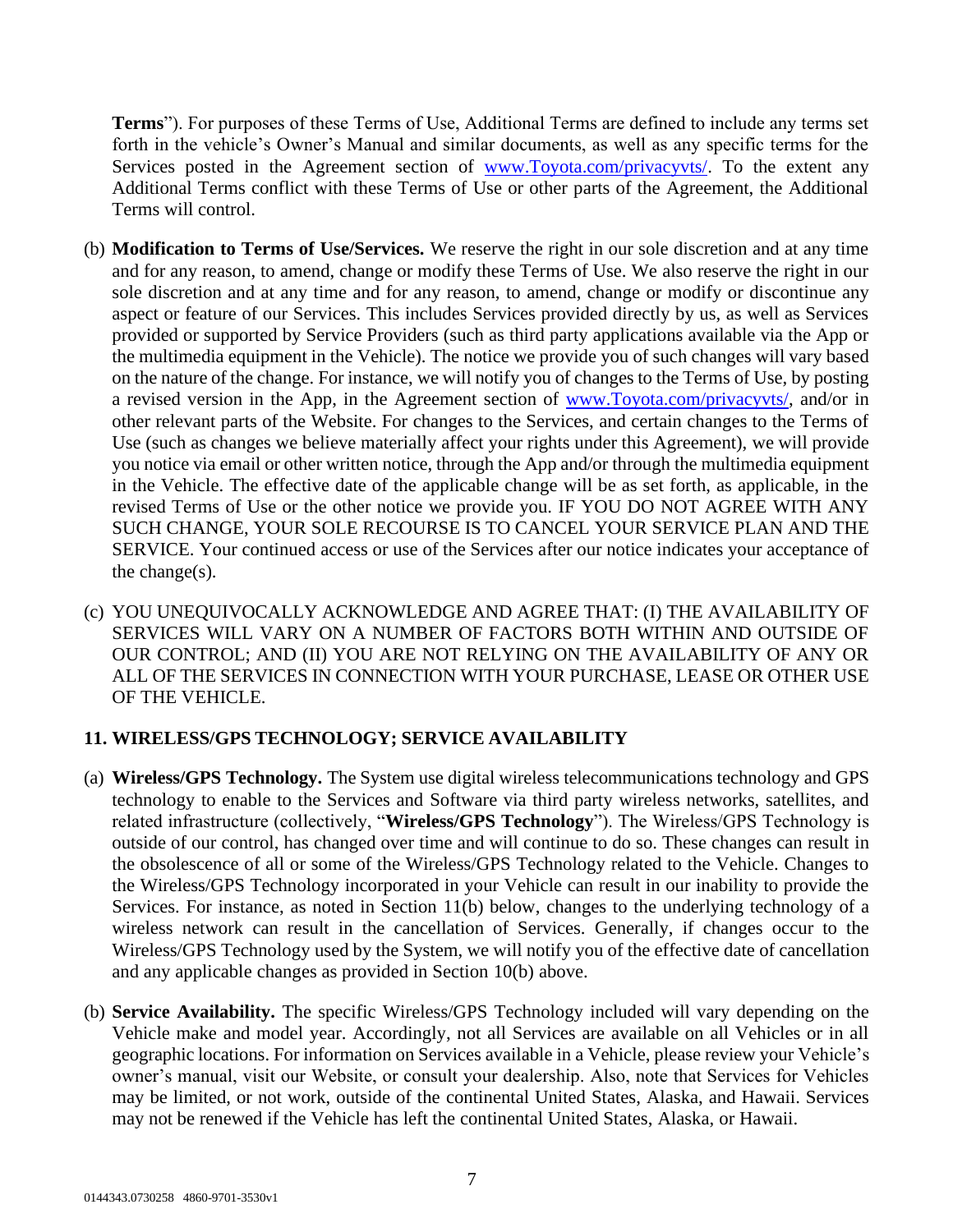(c) **Notice of Verizon CDMA/3G Sunsetting.** Verizon will be retiring its CDMA/3G network technology by the end of 2022. As a result, the Toyota and Lexus vehicles that rely on this network technology for their Services will lose several features and have limited functionality in their telematics capabilities as of November 1, 2022 ("**Affected Features**"). A list of the affected Vehicles and Affected Features for each vehicle is provided in Appendix 1 (Affected Vehicles and Affected Features by Verizon CDMA/3G Sunsetting). You understand and agree that if you own one of the affected Vehicles, your Services will no longer have the Affected Features as of November 1, 2022.

#### **12. INTELLECTUAL PROPERTY; LICENSES; RESTRICTIONS**

- (a) **Ownership.** Our Services and associated content (and any derivative works or enhancements of the same) including, but not limited to, all text, illustrations, files, images, scripts, graphics, photos, sounds, music, videos, information, content, materials, products, services, URLs, technology, documentation, and interactive features included with or available through our Services or Software, and all intellectual property rights to the same, including, without limitation, all trademarks, service marks, trade names and trade dress that may appear in our Services (collectively, the "**Service Content**") are owned by us, our affiliate, our licensors and/or the Service Providers.
- (b) **Limited License.** The Services have not been and are not being sold to you. Rather, subject to compliance with the Agreement, you are granted a limited, non-exclusive, and revocable license to use the Services solely as we or the Service Providers make the same available by through the System and/or Software. Except for the limited use rights granted to you in these Terms of Use, you do not and shall not acquire any right, title or interest in the Services or any Service Content. Any rights not expressly granted herein or in any Additional Terms are expressly reserved.
- (c) **Restrictions.** The Services and Service Content are provided for your personal, non-commercial use only – you may not license, lease, sell, resell, have licensed, have leased, have sold or resold, or otherwise transfer or convey any of the same for any purpose. When using the Services or Services Content, you agree to comply with all applicable federal, state, and local laws including, without limitation, copyright law. Except as expressly permitted in these Terms of Use or other parts of the Agreement, or as Toyota or an applicable Service Provider may expressly otherwise permit, you may not use, reproduce, duplicate, distribute, create derivative works based upon, publicly display, publicly perform, publish, transmit, or otherwise exploit the Services or Service Content for any purpose whatsoever without obtaining prior written consent from Toyota or the applicable Service Provider.

## **13. INFORMATION ABOUT CERTAIN SERVICES**

(a) **Automatic Collison Notification; Emergency Assistance Button.** When we receive an emergency signal from your Vehicle via the "SOS" button, we will typically first attempt to verify your emergency, and then if appropriate, contact third party emergency responder Service Providers to respond to your emergency. You understand that we cannot assure you, or make any guarantees, about the manner or timeliness of such Service Provider response or even whether the Service Provider will in fact respond to your emergency at all. YOUR VEHICLE HAS TO HAVE A WORKING ELECTRICAL SYSTEM (INCLUDING ADEQUATE BATTERY POWER) AND BE IN WIRELESS NETWORK COVERAGE FOR THE AUTOMATIC COLLISION NOTIFICATION AND SOS FEATURES TO OPERATE.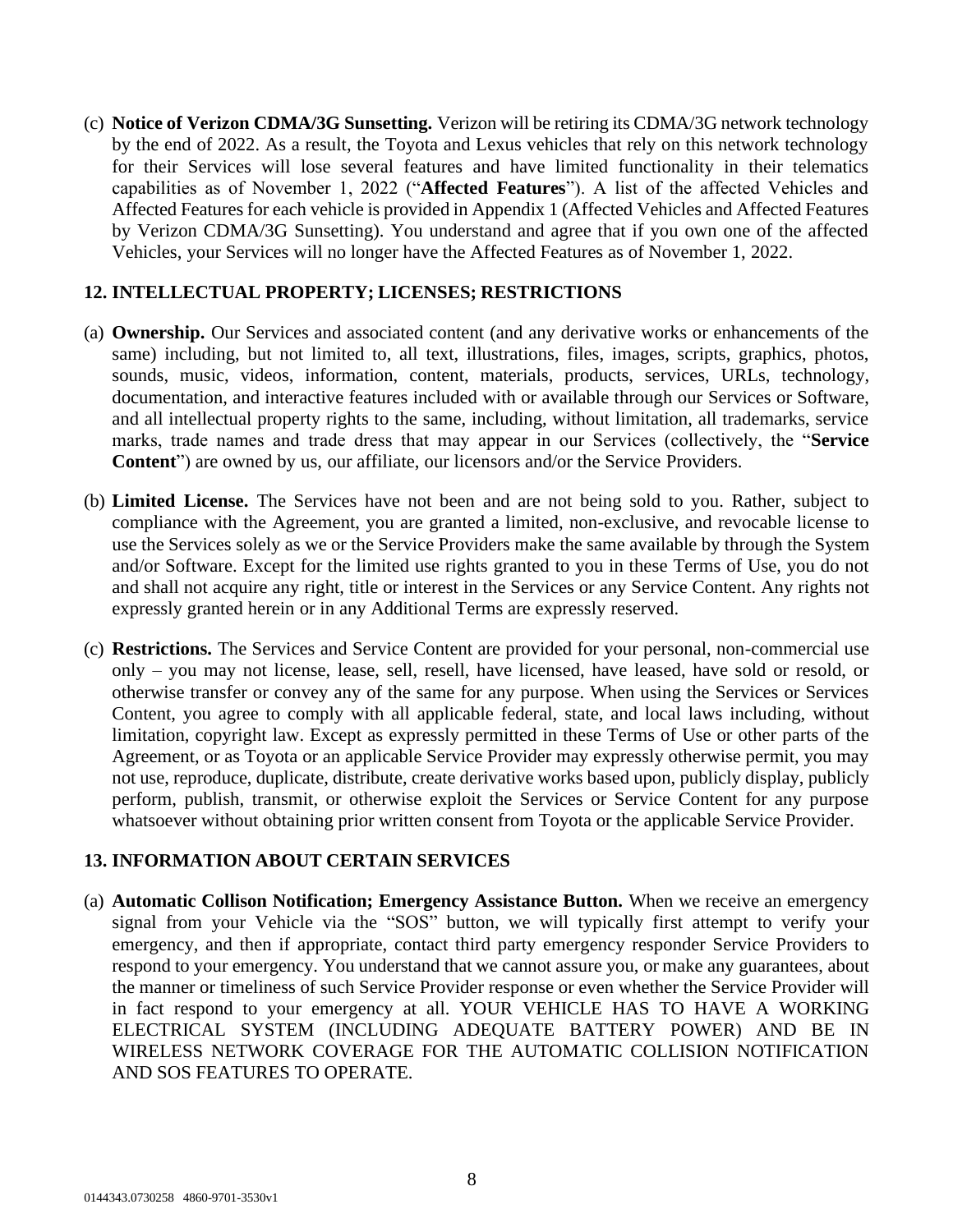- (b) **Stolen Vehicle Locator.** If your Vehicle is stolen, we can try to locate it. Before we try to locate it, you will need to file a stolen vehicle police report with the local authorities and be able to verify your identity to us. We will only provide location information about stolen Vehicles to the police. We may place time limits on how long we will attempt to locate your Vehicle – ask for details. We also are not required to try to find your Vehicle for the purpose of locating a person. We reserve the right to refuse to provide this service in our discretion, including to anyone, including anyone other than you, a government entity pursuant to a valid court order or other official governmental action, or one of our affiliates in connection with the leasing or financing of your Vehicle.
- (c) **Location of Your Vehicle in Connection with Lease/Finance.** If you lease or finance your Vehicle through us or one of our affiliates, and you have materially breached any of the terms of the agreements governing such lease or finance, we may use the Services to locate you or the Vehicle for the purpose of communicating with you and/or recovering the Vehicle. YOU EXPRESSLY CONSENT TO OUR USE OF THE SERVICES IN THIS MANNER.
- (d) **Remote Start.** You must ensure that the Vehicle is parked and in the proper gear, under conditions that make it safe to start the engine, as well as to ensure that starting the Vehicle remotely will not violate any regulation, ordinance, or other law applicable to the location of the Vehicle at time of activation. Laws in some communities may restrict the use of the features that remotely start the Vehicle's engine. For example, some laws may require a person using the Remote Start feature to have the Vehicle in view when doing so or limit the length of time a vehicle engine may idle. Please check local and state regulations for requirements and restrictions on remote starting of vehicles and engine idling time. We may require a PIN to utilize this Service and you authorize us to assist anyone who provides us your PIN.

#### (e) **Advance Drive System.**

- (i) Certain Vehicles are equipped Advance Drive System ("**ADS**") Service, which includes the following:
	- A. "**Driver Assistance**" features which use various technologies to propose and execute on certain driving maneuvers, including vehicle steering, performing lane changes, managing speed, and merging with and diverging from traffic. ADS relies on a system of interior and exterior cameras, GPS, radar, and Light Detection and Ranging ("**LiDAR**") to evaluate the vehicle's surroundings and to propose and perform these driving maneuvers under specific traffic conditions on select roads and highways.
	- B. "**Driver Safety**" features which help improve safety and vehicle control. Using interior camera and sensors, the features monitor the status of the driver (e.g., including driver posture, facial activity, steering wheel grip, seat belt worn etc.) to ascertain whether the driver is paying attention to the road and the vehicle's surroundings. The features include Driver Emergency Stop Assist and Emergency Brake Support which are intended to halt the vehicle's operation after detecting certain unsafe driver behavior.
- (ii) To receive the full benefits of ADS:
	- A. You must have and maintain the appropriate subscription to ADS. Additional information on oursubscriptions is available in the App, on our Website or by contacting us as provided above.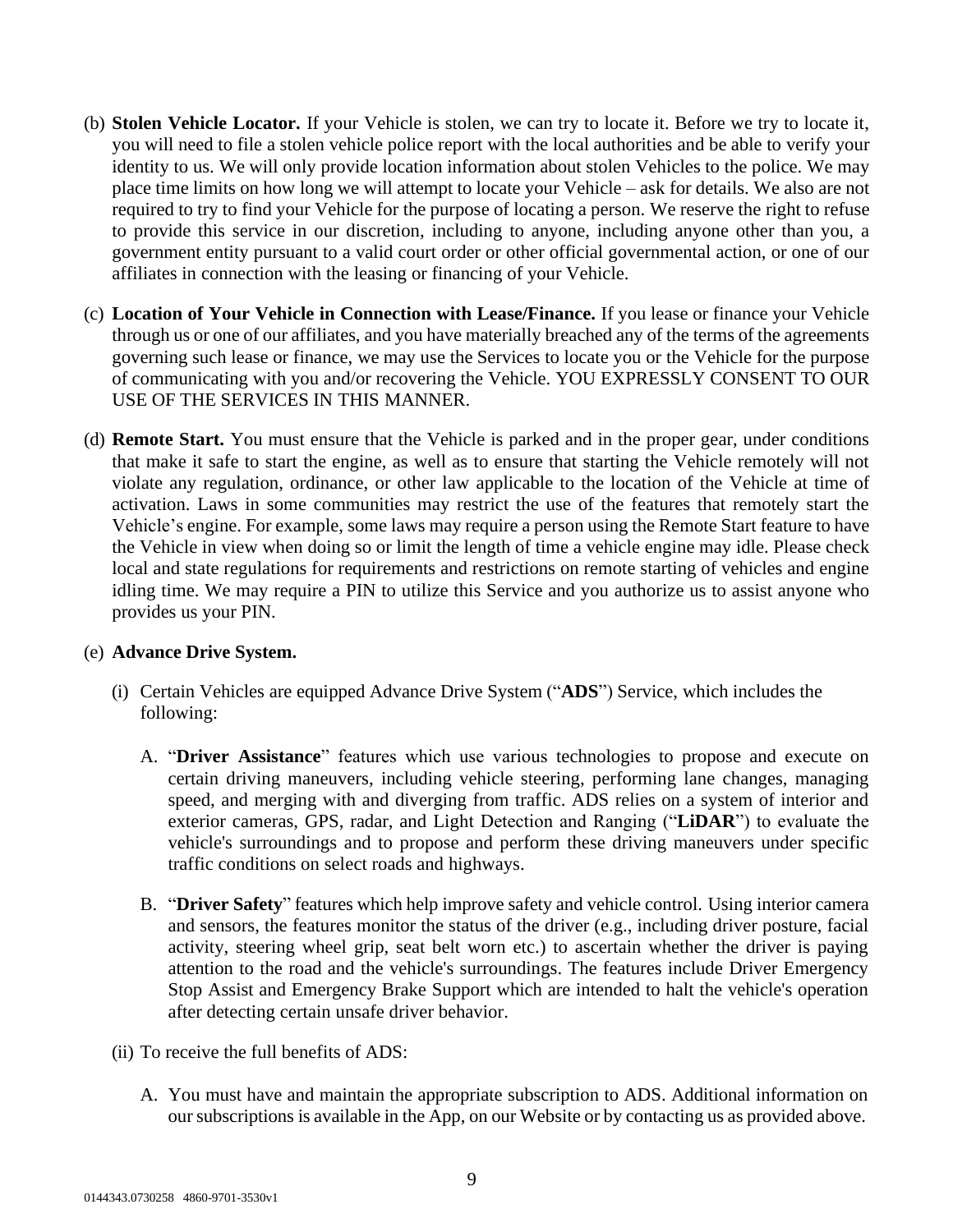- B. Cameras, radar, LiDAR, and sensors must be operational and unimpaired by debris or weatherrelated elements.
- C. Each driver of the vehicle must be attentive and unimpaired (eyes opened, looking ahead, not distracted, upright posture, hands on steering wheel, seat belt buckled, etc.).
- D. Traffic and road conditions must be appropriate for Advanced Drive use. The system may not operate as intended on newly established roads, intersections, roads without lanes, sharp curves, or grades.
- (iii) If your vehicle is equipped with ADS, you expressly acknowledge and agree:
	- A. **ADS is not an autonomous driving system. The driver of the Vehicle is at all times responsible for the Vehicle's operation and must always maintain awareness of the road conditions, traffic, and surroundings.**
	- B. Advanced Drive may only be used on vehicle-only roads and highways supported by high definition and/or Teammate maps. The system may not operate properly where bicycle and pedestrian traffic are present.
	- C. Inclement weather and other factors may make it unsafe to use ADS (for example, slippery roads, poor visibility, extremely low temperatures, and other unsafe road conditions). In these instances, the systems cameras, sensors, and other equipment may not operate correctly or may be impaired. The driver is solely responsible for determining whether using ADS in a given instance is appropriate.
	- D. ADS may not operate properly: (1) if the driver's eyewear, masks, or other items obstruct or interfere with the Driver Safety features; or (2) near places with strong radio waves (e.g., TV towers, broadcast stations). The system may not detect certain traffic signals, bus lanes, draw bridges, construction zones or road intersections. In addition, the system cannot detect ground unevenness or cargo protruding from surrounding vehicles. The driver must manually operate or be prepared to take control of the vehicle in these circumstances.
	- E. Certain federal, state, or local regulations may affect the operation of ADS, including laws against hands-free driving, or use of HOV or express lanes. The driver is solely responsible for ensuring use of ADS complies with all applicable laws, rules, and regulations.

## **14. SERVICE PROVIDERS AND THIRD PARTY BENEFICIARIES**

We work with many different companies, individuals, and government entities to provide you with your Services, all of which are defined in this Agreement as Service Providers. Each Service Provider involved in delivering the Services, including each Underlying Wireless Carrier and App Store, is an intended thirdparty beneficiary of the protections of under this Agreement. This Agreement does not give you any rights against any of the Underlying Wireless Carriers or other Service Provider, or any App Store. The disclaimers, warranties, limitations of liability and other protections of this Agreement extend to these third-party beneficiaries.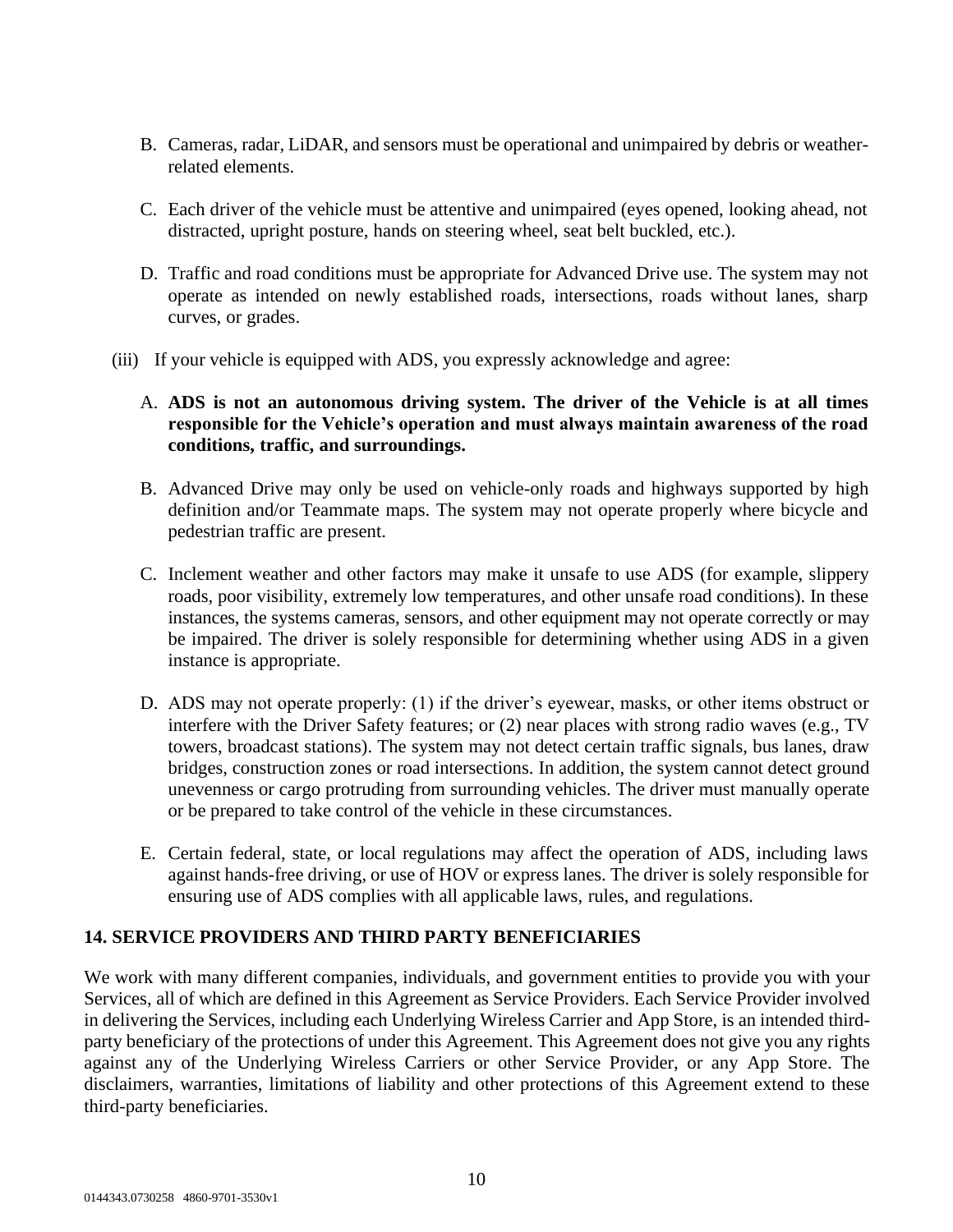## **15. YOUR DUTIES AND RESPONSIBILITIES**

- (a) It is your responsibility to make sure your vehicle and your System are working. You can always press the "**SOS**" button to confirm that your System is active. If the light next to the SOS button is red or off, this means that your System is not functioning properly or is inactive and should be checked by a dealer.
- (b) YOU ARE SOLELY RESPONSIBLE FOR ANY USE OF THE SERVICES IN YOUR VEHICLE, EVEN IF YOU ARE NOT THE ONE USING IT, AND EVEN IF YOU LATER CLAIM THE USE WAS NOT AUTHORIZED. YOU ARE ALSO SOLELY RESPONSIBLE FOR THE SERVICES REQUESTED BY YOU, OR BY ANYONE USING YOUR VEHICLE. YOU ARE SOLELY RESPONSIBLE FOR PROVIDING OF EMERGENCY CONTACT INFORMATION FOR USE BY OUR RESPONSE CENTER IN THE EVENT OF AN AUTOMATIC COLLISION NOTIFICATION. Neither we nor any Service Provider has any obligation to inquire about the authority of anyone using your Vehicle. Neither we nor any Service Provider has any obligation to inquire about the authority of anyone using your personally identifiable information that can be used to identify your account to request services for your vehicle. If you or a driver of your Vehicle uses the Services or System to commit a crime or for another improper purpose, you will be responsible for any damages owed by us as a result of such use. You are entirely responsible for any transaction with anyone in connection with your use of the Services and any use that you make of any information received from or through any Services. You act at your own risk.
- (c) When you use the Services, you promise:
	- (i) not to use the Emergency Assistance Button and Roadside Assistance except for actual emergencies and roadside assistance needs;
	- (ii) not to use your Service for any fraudulent, unlawful, or abusive purpose, or in any way that interferes with our provision of Services to our other customers;
	- (iii) not to abuse or do anything to damage our business operations, services, reputation, employees, facilities, or Service Providers;
	- (iv) not to use any content you receive through the Services except as expressly authorized by us;
	- (v) not to resell, copy, store, reproduce, distribute, modify, display, publish, perform, transmit, broadcast, or create derivative works from any content you receive through your Service; and;
	- (vi) not to use any content you receive through your Service for commercial purposes.

If you do any of the items listed above, you agree you will be responsible for any amount anyone else claims from us or applicable Service Providers, plus any expenses, resulting in whole or in part, from that use or your actions.

- (d) You further agree:
	- (i) **Safety.** You are responsible for ensuring safety and compliance with all regulations, ordinances, and other laws applicable to the Vehicle and the use of the Services. You understand and agree that your use of certain Services and/or Service Content while operating a motor vehicle (or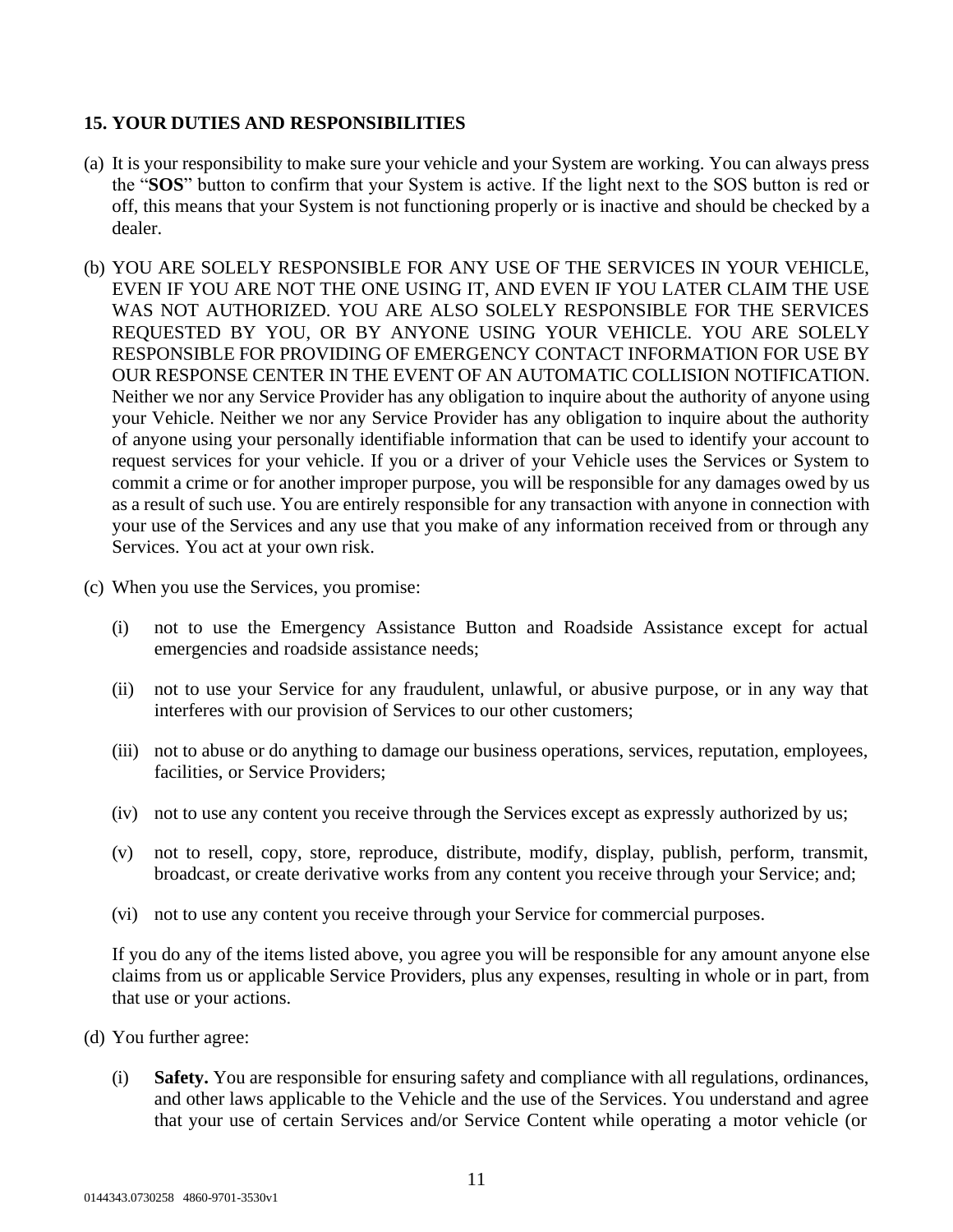during any other activity that requires your attention) may be distracting, dangerous, or prohibited by law. YOU ARE SOLELY RESPONSIBLE FOR YOUR EXERCISING GOOD JUDGMENT, ACTING IN A SAFE AND RESPONSIBLE MANNER, AND OBEYING ALL LAWS AND REGULATIONS AT ALL TIMES. You understand that failing to pay full attention in the operation of the Vehicle or in other activities may cause an accident, damage, injury, death, or other serious consequences. You assume sole responsibility for your use of the Vehicle, Services and Service Content.

- (ii) **Vehicle. You are responsible for your Vehicle insurance.** None of the Services provide your Vehicle insurance or are an insurance product. The payments you make for your Service Plan are not related to the value of your Vehicle or any property in it, or the cost of any injury to or damages suffered by you or anyone else.
- (iii) **Sale or Transfer of the Vehicle.** You are responsible to notify us of a sale or transfer of your Vehicle. We are not responsible for any damages you, the new owner or anyone else may suffer as a result of your failure to do so.
- **16. NO WARRANTIES.** YOU EXPRESSLY AGREE THAT USE OF THE SERVICES, SYSTEM, SOFTWARE AND SERVICE CONTENT: (A) IS AT YOUR SOLE RISK; (B) ARE PROVIDED ON AN "AS IS" AND "AS AVAILABLE" BASIS WITHOUT WARRANTY OF ANY KIND, EITHER EXPRESS OR IMPLIED; AND, WITHOUT LIMITING THE FOREGOING AND TO THE FULLEST EXTENT PERMITTED BY LAW, (C) TOYOTA, ITS AFFILIATES, THE SERVICE PROVIDERS, ALL APPLICABLE LICENSORS, ANY UNDERLYING WIRELESS CARRIER, AND ANY APPLICABLE SUPPLIERS (COLLECTIVELY, THE "**ADDITIONAL ENTITIES**") DISCLAIM ANY AND ALL WARRANTIES INCLUDING ANY: (I) WARRANTIES THAT SERVICES, SYSTEM, SOFTWARE AND SERVICE CONTENT WILL MEET YOUR REQUIREMENTS; (II) WARRANTIES CONCERNING THE AVAILABILITY, ACCURACY, SECURITY, USEFULNESS, TIMELINESS, OR INFORMATIONAL CONTENT OF THE SOFTWARE OR SERVICES; (III) WARRANTIES OF TITLE, NON-INFRINGEMENT, MERCHANTABILITY, OR FITNESS FOR A PARTICULAR PURPOSE; (IV) WARRANTIES FOR SERVICES OR GOODS RECEIVED THROUGH OR ADVERTISED OR ACCESSED THROUGH THE SERVICES, SYSTEM, SOFTWARE AND SERVICE CONTENT; (V) WARRANTIES CONCERNING THE ACCURACY OR RELIABILITY OF THE RESULTS THAT MAY BE OBTAINED FROM THE USE OF THE SERVICES, SYSTEM, SOFTWARE AND SERVICE CONTENT; (VI) WARRANTIES THAT YOUR USE OF THE SERVICES, SYSTEM, SOFTWARE AND SERVICE CONTENT WILL BE SECURE OR UNINTERRUPTED; AND (VII) WARRANTIES THAT ERRORS IN THE SERVICES, SYSTEM, SOFTWARE AND SERVICE CONTENT WILL BE CORRECTED.
- **17. LIMITATION OF LIABILITY.** EXCEPT IN JURISDICTIONS WHERE SUCH PROVISIONS ARE RESTRICTED, YOU AGREE THAT THE ENTIRE LIABILITY OF TOYOTA AND THE ADDITIONAL ENTITIES TO YOU OR ANY THIRD PERSON, AND THAT YOUR OR ANY THIRD PERSON'S EXCLUSIVE REMEDY, IN LAW, IN EQUITY, OR OTHERWISE, WITH RESPECT TO THE SERVICES, SYSTEM, SOFTWARE AND SERVICE CONTENT PROVIDED UNDER THESE TERMS OF USE AND/OR FOR ANY BREACH OF THESE TERMS IS SOLELY LIMITED TO THE AMOUNT OF ONE HUNDRED DOLLARS (\$100). EXCEPT IN JURISDICTIONS WHERE SUCH PROVISIONS ARE RESTRICTED, NEITHER TOYOTA NOR ANY OF THE ADDITIONAL ENTITIES SHALL BE LIABLE FOR ANY INDIRECT,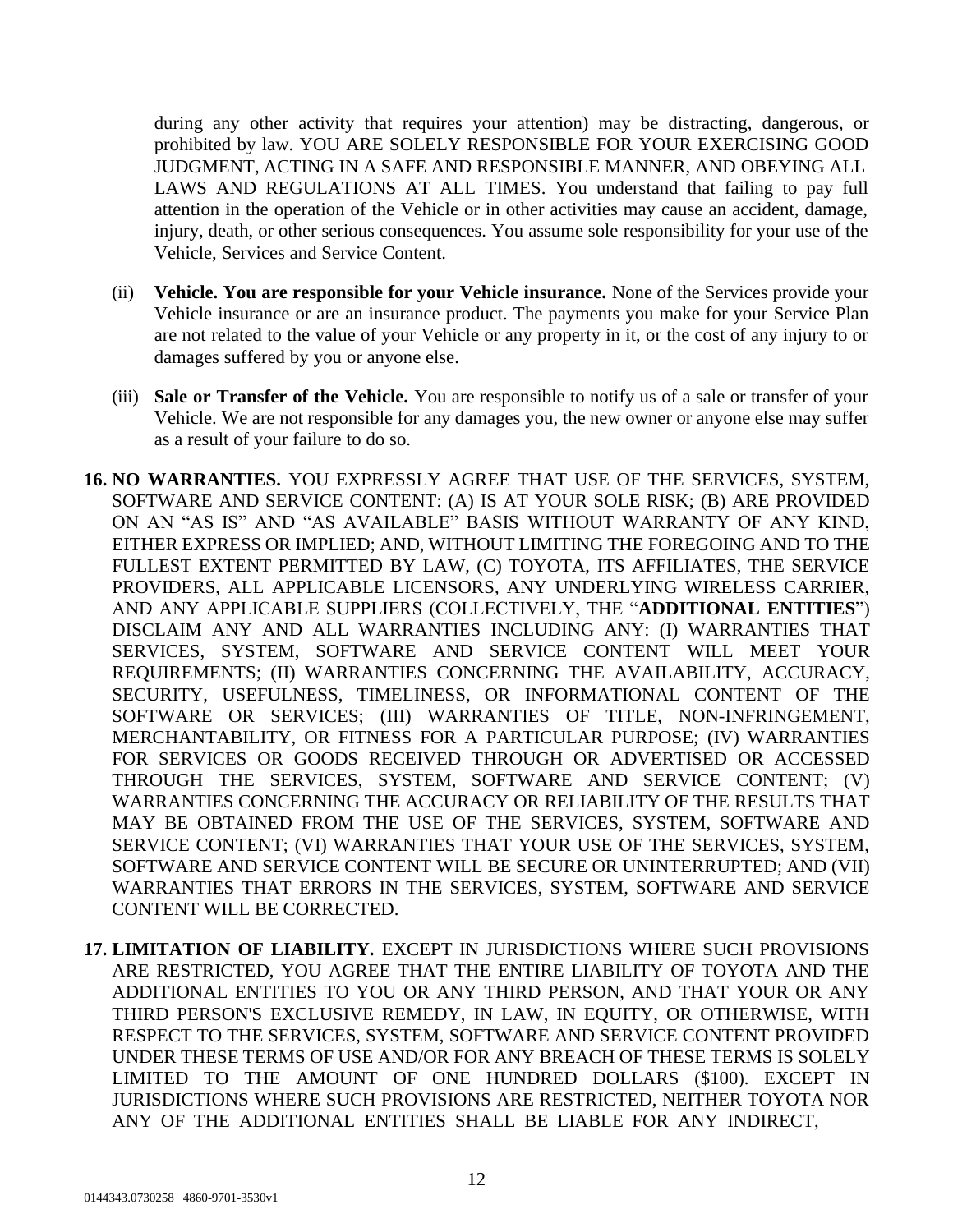INCIDENTAL, SPECIAL OR CONSEQUENTIAL DAMAGES EVEN IF ANY OF THEM HAVE BEEN ADVISED OF THE POSSIBILITY OF SUCH DAMAGES. TO THE EXTENT THAT A STATE DOES NOT PERMIT THE EXCLUSION OR LIMITATION OF LIABILITY AS SET FORTH HEREIN, TOYOTA'S AND EACH OF THE ADDITIONAL ENTITIES' LIABILITY IS LIMITED TO THE MAXIMUM EXTENT PERMITTED BY LAW IN SUCH STATES.

- **18. RELEASE/WAIVER OF CLAIMS.** FOR YOURSELF AND ANYONE ELSE CLAIMING UNDER YOU OR ON YOUR BEHALF, YOU AGREE TO RELEASE AND DISCHARGE TOYOTA AND EACH OF THE ADDITIONAL ENTITIES, THEIR RESPECTIVE OFFICERS, DIRECTORS, AND EMPLOYEES, AND EACH THIRD-PARTY BENEFICIARY (INCLUDING EACH APP STORE) FROM ALL CLAIMS, LIABILITIES AND LOSSES IN CONNECTION WITH THE SERVICES, SYSTEM, SOFTWARE AND SERVICE CONTENT, INCLUDING, BUT NOT LIMITED TO, CLAIMS FOR PERSONAL INJURY OR PROPERTY DAMAGE ARISING FROM THE TOTAL OR PARTIAL FAILURE OF PERFORMANCE OF THE SERVICES, SYSTEM, SOFTWARE AND SERVICE CONTENT, EVEN IF CAUSED BY OR BASED UPON TOYOTA'S OR THE ADDITIONAL ENTITIES' NEGLIGENCE, GROSS NEGLIGENCE, STRICT PRODUCTS LIABILITY, DECEPTIVE TRADE PRACTICES ACT VIOLATIONS, BAD FAITH, OR BREACH OF WARRANTY OR THE MALFUNCTION OF THE SERVICES, SYSTEM, SOFTWARE AND SERVICE CONTENT. YOU AGREE TO WAIVE TO THE FULLEST EXTENT ALLOWED BY LAW, ANY CLAIM FOR DAMAGES OTHER THAN DIRECT, COMPENSATORY DAMAGES AS LIMITED IN THIS AGREEMENT. YOU HEREBY RELEASE AND DISCHARGE TOYOTA AND EACH OF THE ADDITIONAL ENTITIES FROM AND AGAINST ANY CLAIMS, DAMAGES, EXPENSES AND LIABILITY ARISING FROM OR RELATED TO ANY INJURIES, DAMAGES, OR LOSSES TO ANY PERSON (INCLUDING DEATH) OR PROPERTY OF ANY KIND RESULTING IN WHOLE OR PART, DIRECTLY OR INDIRECTLY, FROM YOUR USE OF THE SERVICES, SYSTEM, SOFTWARE AND SERVICE CONTENT.
- **19. DISPUTE RESOLUTION & MANDATORY ARBITRATION.** PLEASE READ THIS PROVISION CAREFULLY. IT INCLUDES AN AGREEMENT TO MANDATORY ARBITRATION, WHICH MEANS THAT YOU (INCLUDING, FOR THE PURPOSES OF THIS SECTION, ANYONE CLAIMING UNDER YOU OR ON YOUR BEHALF) AND TOYOTA EACH AGREE TO SUBMIT ANY DISPUTE RELATED TO THIS AGREEMENT (INCLUDING THE SOFTWARE OR SERVICES) TO BINDING INDIVIDUAL ARBITRATION RATHER THAN PROCEED IN COURT. THIS PROVISION ALSO INCLUDES A CLASS ACTION WAIVER, WHICH MEANS THAT YOU AGREE TO PROCEED WITH ANY DISPUTE INDIVIDUALLY AND NOT AS PART OF A CLASS ACTION, AND A JURY WAIVER. YOU AND TOYOTA EACH AGREE:
- (a) **Informal Resolution of Disputes.** If you or Toyota has a dispute or disagreement with the other regarding the Services, System, Software or Service Content or any other aspect of this Agreement (each, a "**Dispute**"), you and Toyota each agree to first contact and provide a written description of the Dispute, all relevant documents/information, and a proposal for resolving the Dispute. You agree to contact us with Disputes at Toyota Motor Sales, U.S.A., Inc., Attn: Disputes, P.O. Box 259001, Plano, TX 75025-9001. Toyota will contact you based on the contact information we have in our systems.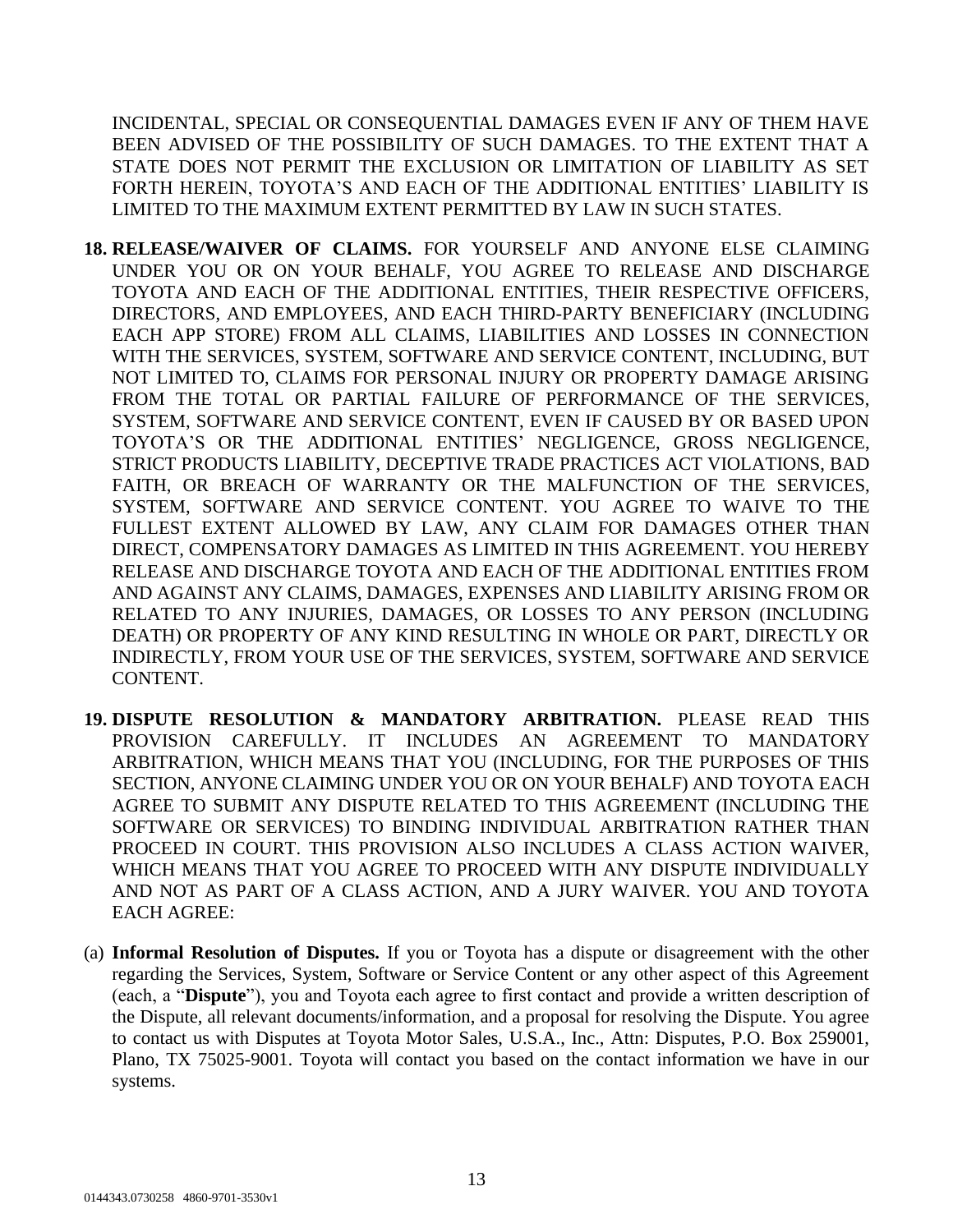- (b) **Mandatory Arbitration of Unresolved Disputes.** If after 60 days the parties are unable to resolve the Dispute, YOU AND TOYOTA BOTH AGREE, TO THE FULLEST EXTENT PERMITTED BY LAW, TO USE BINDING ARBITRATION, NOT A LAWSUIT (except for small claims court cases as described below) TO RESOLVE THE DISPUTE. You and Toyota each acknowledge and agree that, but for this agreement to arbitrate disputes, you and Toyota would have had a right or opportunity to litigate disputes through a court and to have a judge or jury decide the case and you and Toyota each voluntarily choose to waive that right and pursue all applicable Disputes through binding arbitration.
- (c) **Arbitration Entity & Rules.** Arbitration under this Agreement shall be conducted and administered by the American Arbitration Association pursuant to its Consumer Arbitration Rules. If you and Toyota both agree, the arbitration may be conducted and administered by another arbitration entity under that entity's applicable rules. If the arbitration results in an award, then judgment on the award may be entered in any court having jurisdiction. An arbitrator may award on an individual basis any relief.
- (d) **Federal Arbitration Act.** You and Toyota each enter this arbitration agreement in connection with a transaction involving interstate commerce. Accordingly, this arbitration agreement and any proceedings thereunder shall be governed by the Federal Arbitration Act, 9 U.S.C. §§ 1–16 ("**FAA**").
- (e) **Exceptions to Arbitrate.** You and Toyota each agree: (i) either of us may bring qualifying Disputes in small claims court; (ii) if for any reason any court or arbitrator holds that the Class Action Waiver below is unconscionable or otherwise unenforceable, then our agreement to arbitrate does not apply and the class-wide dispute must be brought in court; or (iii) Toyota (and any Service Provider) may seek injunctive or other appropriate relief in court or arbitration to the extent the Dispute in any manner involves your actual or threatened infringement or violation Toyota's or any third party's patent, copyright, trademark, trade secret, privacy or publicity rights.
- (f) **Costs & Fees.** You and Toyota each agree to pay our own fees, costs, and expenses, including those for any attorneys, experts, and witnesses. You and Toyota also agree that any claim for or award of attorneys' fees, including such claim or award pursuant of Chapter 38 of Texas Civil Practice and Remedies Code, is waived.
- (g) **NO CLASS ACTIONS.** TO THE EXTENT ALLOWED BY LAW, YOU AND TOYOTA EACH WAIVE ANY RIGHT TO PURSUE DISPUTES ON A CLASS-WIDE BASIS; THAT IS, TO EITHER JOIN A CLAIM WITH THE CLAIM OF ANY OTHER PERSON OR ENTITY OR ASSERT A CLAIM IN A REPRESENTATIVE CAPACITY ON BEHALF OF ANYONE ELSE IN ANY LAWSUIT, ARBITRATION OR OTHER PROCEEDING.
- (h) **NO TRIAL BY JURY.** TO THE EXTENT ALLOWED BY LAW, YOU AND TOYOTA EACH WAIVE ANY RIGHT TO TRIAL BY JURY IN ANY LAWSUIT, ARBITRATION OR OTHER PROCEEDING.
- (i) **Applicable Law.** To the extent that the FAA does not supply substantive law necessary for the resolution of the Dispute, the laws of the State of Texas shall apply to the Arbitration or, if permitted hereunder, a court action, except that Texas laws concerning choice of law or conflict of laws shall not apply if they would cause the substantive law of another jurisdiction to apply.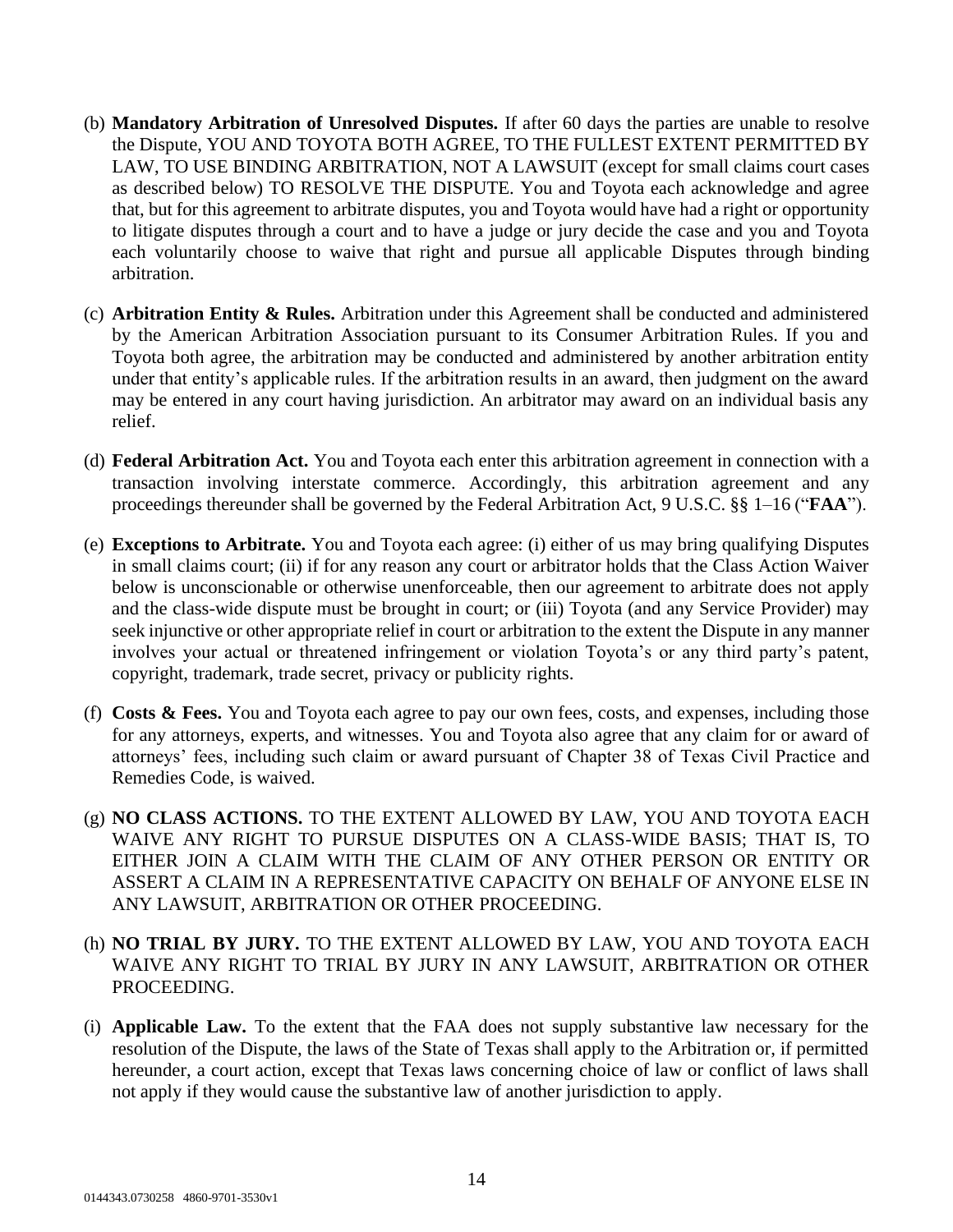#### **21. MISCELLANEOUS**

- (a) No waiver by either party of any breach or default hereunder shall be deemed to be a waiver of any preceding or subsequent breach or default. The section headings used herein are for convenience only and shall not be given any legal import.
- (b) Except where specifically stated otherwise (e.g., see Section 19(e)(ii) above), if any part of this Agreement is unlawful or unenforceable for any reason, you, and Toyota both agree that only that part of the Agreement shall be stricken and that the remaining terms in this Agreement shall not be affected. So, for example, if a provision in this Agreement is found to be unenforceable, you and Toyota agree an arbitrator (or, if permitted, a court) shall only strike that provision and that the remaining terms of this Agreement shall remain in force.
- (c) Where Toyota has provided you with a translation of the English language version of this Agreement, you agree that the translation is provided for your convenience only and that the English version governs your relationship with Toyota. The English language version takes precedence if there is any contradiction between the English and translated versions.
- (d) This Agreement (including these Terms of Use, the EULA, the Privacy Notice, and any Additional Terms) constitute the entire agreement of the parties with respect to the subject matter of this Agreement and supersedes all previous written or oral agreements between you and Toyota with respect to such subject matter.
- (e) You may not assign this Agreement or assign any rights or delegate any obligations hereunder, in whole or in part, without Toyota's prior written consent. Any such purported assignment or delegation by you without the appropriate prior written consent will be null and void and of no force and effect. Toyota may assign this Agreement or any rights hereunder without your consent and without notice